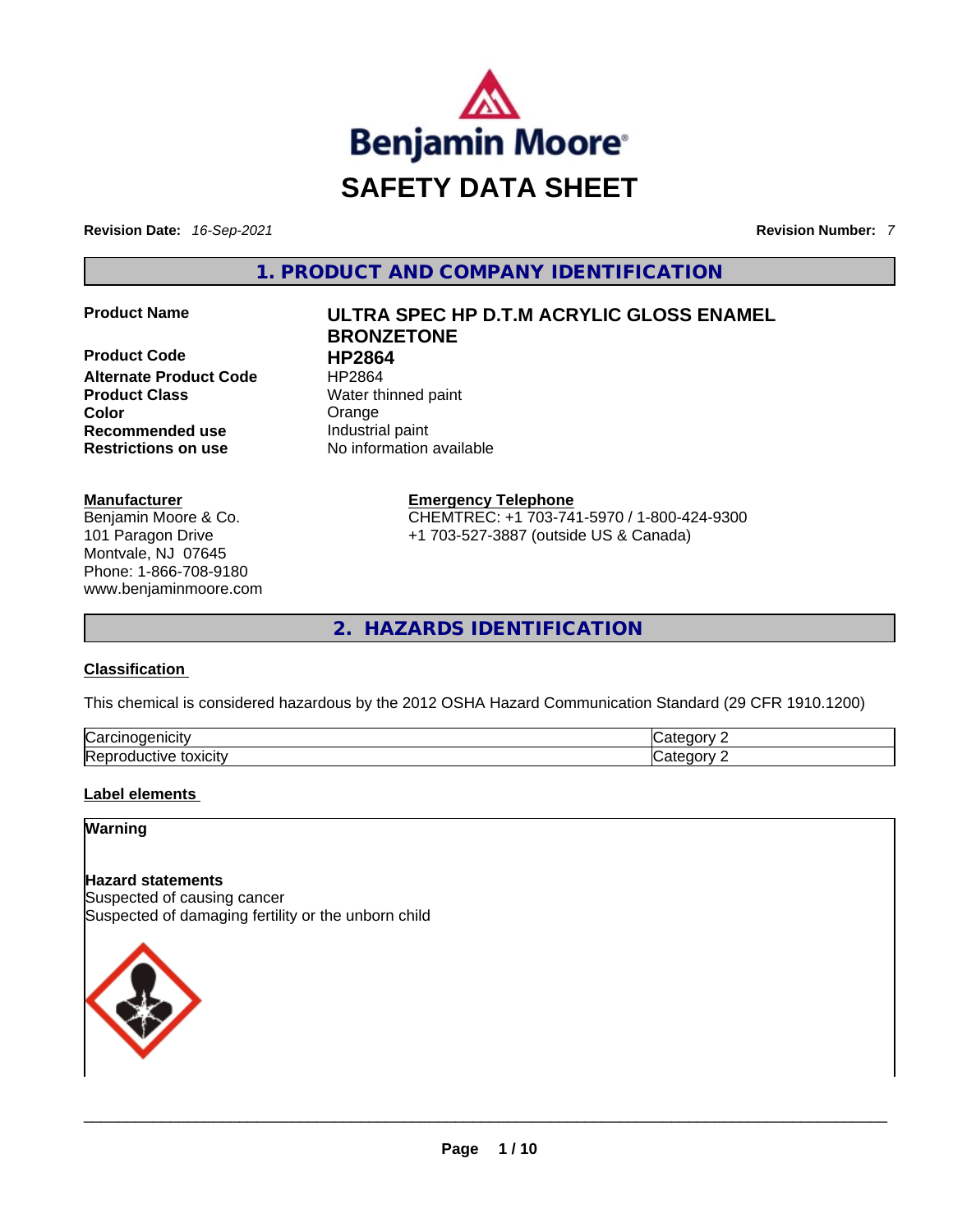#### **Appearance** liquid

**Odor** little or no odor

#### **Precautionary Statements - Prevention**

Obtain special instructions before use Do not handle until all safety precautions have been read and understood Use personal protective equipment as required

#### **Precautionary Statements - Response**

IF exposed or concerned: Get medical advice/attention

#### **Precautionary Statements - Storage**

Store locked up

**Precautionary Statements - Disposal** Dispose of contents/container to an approved waste disposal plant

# **Hazards not otherwise classified (HNOC)**

Not applicable

# **Other information**

No information available

**WARNING:** This product contains isothiazolinone compounds at levels of <0.1%. These substances are biocides commonly found in most paints and a variety of personal care products as a preservative. Certain individuals may be sensitive or allergic to these substances, even at low levels.

# **3. COMPOSITION INFORMATION ON COMPONENTS**

| Chemical name                                 | <b>CAS No.</b> | Weight-% |
|-----------------------------------------------|----------------|----------|
| 2,2,4-trimethyl-1,3-pentanediol diisobutyrate | 6846-50-0      | - 5      |
| Titanium dioxide                              | 13463-67-7     | - 5      |
| Iron oxide                                    | 1309-37-1      | - 5      |
| Carbon black                                  | 1333-86-4      | $0.5 -$  |

|                       | 4. FIRST AID MEASURES                                                                                    |
|-----------------------|----------------------------------------------------------------------------------------------------------|
| <b>General Advice</b> | If symptoms persist, call a physician. Show this safety data sheet to the doctor in<br>attendance.       |
| <b>Eye Contact</b>    | Rinse thoroughly with plenty of water for at least 15 minutes and consult a<br>physician.                |
| <b>Skin Contact</b>   | Wash off immediately with soap and plenty of water while removing all<br>contaminated clothes and shoes. |
| <b>Inhalation</b>     | Move to fresh air. If symptoms persist, call a physician.                                                |
| Ingestion             | Clean mouth with water and afterwards drink plenty of water. Consult a physician<br>if necessary.        |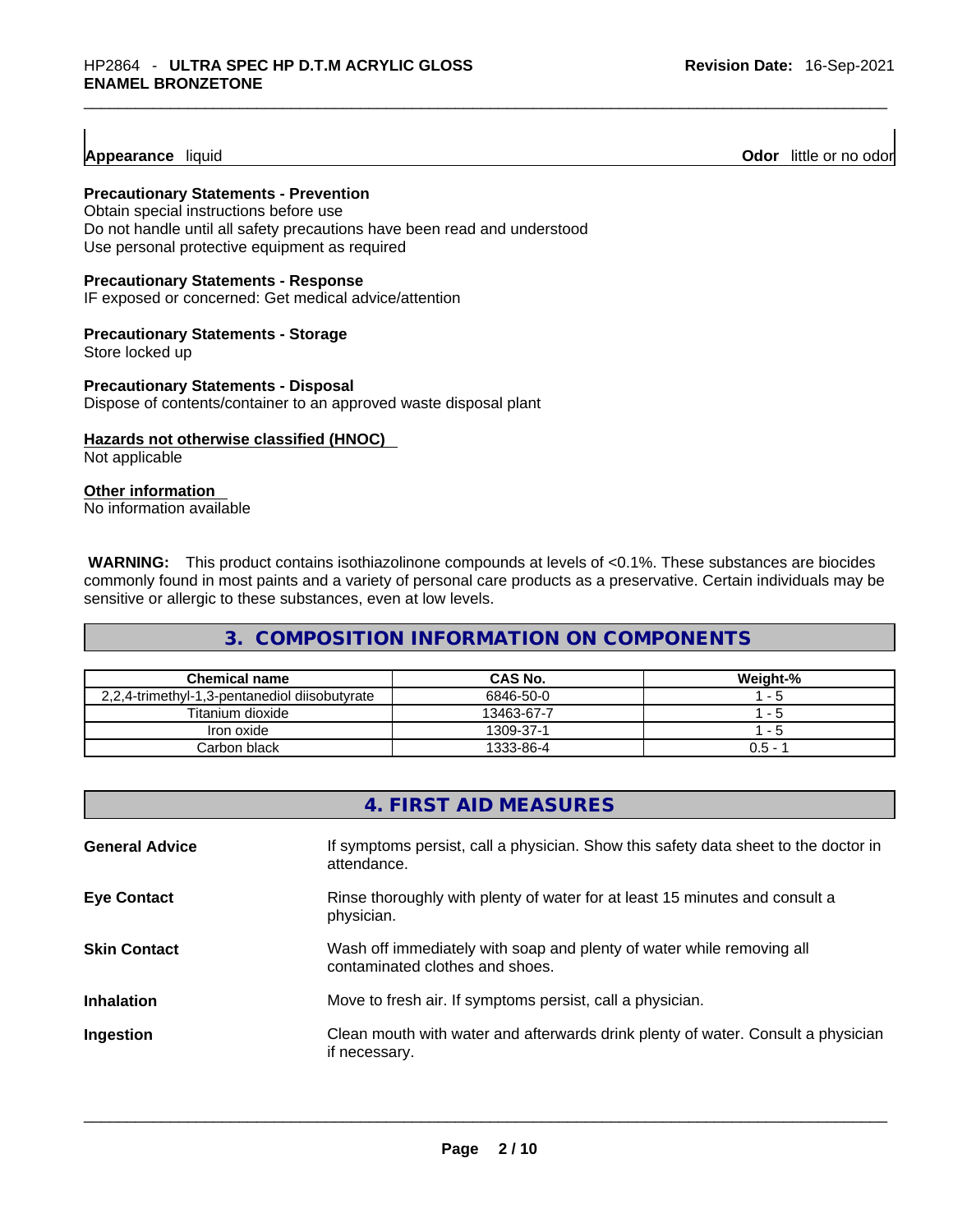| <b>Most Important</b><br><b>Symptoms/Effects</b>                                                  | None known.            |                                  |                                                                                                                 |
|---------------------------------------------------------------------------------------------------|------------------------|----------------------------------|-----------------------------------------------------------------------------------------------------------------|
| <b>Notes To Physician</b>                                                                         | Treat symptomatically. |                                  |                                                                                                                 |
|                                                                                                   |                        | 5. FIRE-FIGHTING MEASURES        |                                                                                                                 |
| <b>Suitable Extinguishing Media</b>                                                               |                        |                                  | Use extinguishing measures that are appropriate to local<br>circumstances and the surrounding environment.      |
| Protective equipment and precautions for firefighters                                             |                        | and full protective gear.        | As in any fire, wear self-contained breathing apparatus<br>pressure-demand, MSHA/NIOSH (approved or equivalent) |
| <b>Specific Hazards Arising From The Chemical</b>                                                 |                        | extreme heat.                    | Closed containers may rupture if exposed to fire or                                                             |
| <b>Sensitivity to mechanical impact</b>                                                           |                        | No.                              |                                                                                                                 |
| Sensitivity to static discharge                                                                   |                        | No                               |                                                                                                                 |
| <b>Flash Point Data</b><br>Flash point (°F)<br>Flash Point (°C)<br><b>Method</b>                  |                        | 250<br>121<br><b>PMCC</b>        |                                                                                                                 |
| <b>Flammability Limits In Air</b>                                                                 |                        |                                  |                                                                                                                 |
| Lower flammability limit:<br><b>Upper flammability limit:</b>                                     |                        | Not applicable<br>Not applicable |                                                                                                                 |
| <b>NFPA</b><br>Health: 2                                                                          | Flammability: 1        | <b>Instability: 0</b>            | Special: Not Applicable                                                                                         |
| <b>NFPA Legend</b><br>0 - Not Hazardous<br>1 - Slightly<br>2 - Moderate<br>3 - High<br>4 - Severe |                        |                                  |                                                                                                                 |

*The ratings assigned are only suggested ratings, the contractor/employer has ultimate responsibilities for NFPA ratings where this system is used.* 

*Additional information regarding the NFPA rating system is available from the National Fire Protection Agency (NFPA) at www.nfpa.org.* 

# **6. ACCIDENTAL RELEASE MEASURES**

| <b>Personal Precautions</b>      | Avoid contact with skin, eyes and clothing. Ensure adequate ventilation. |
|----------------------------------|--------------------------------------------------------------------------|
| <b>Other Information</b>         | Prevent further leakage or spillage if safe to do so.                    |
| <b>Environmental precautions</b> | See Section 12 for additional Ecological Information.                    |
| <b>Methods for Cleaning Up</b>   | Soak up with inert absorbent material. Sweep up and shovel into suitable |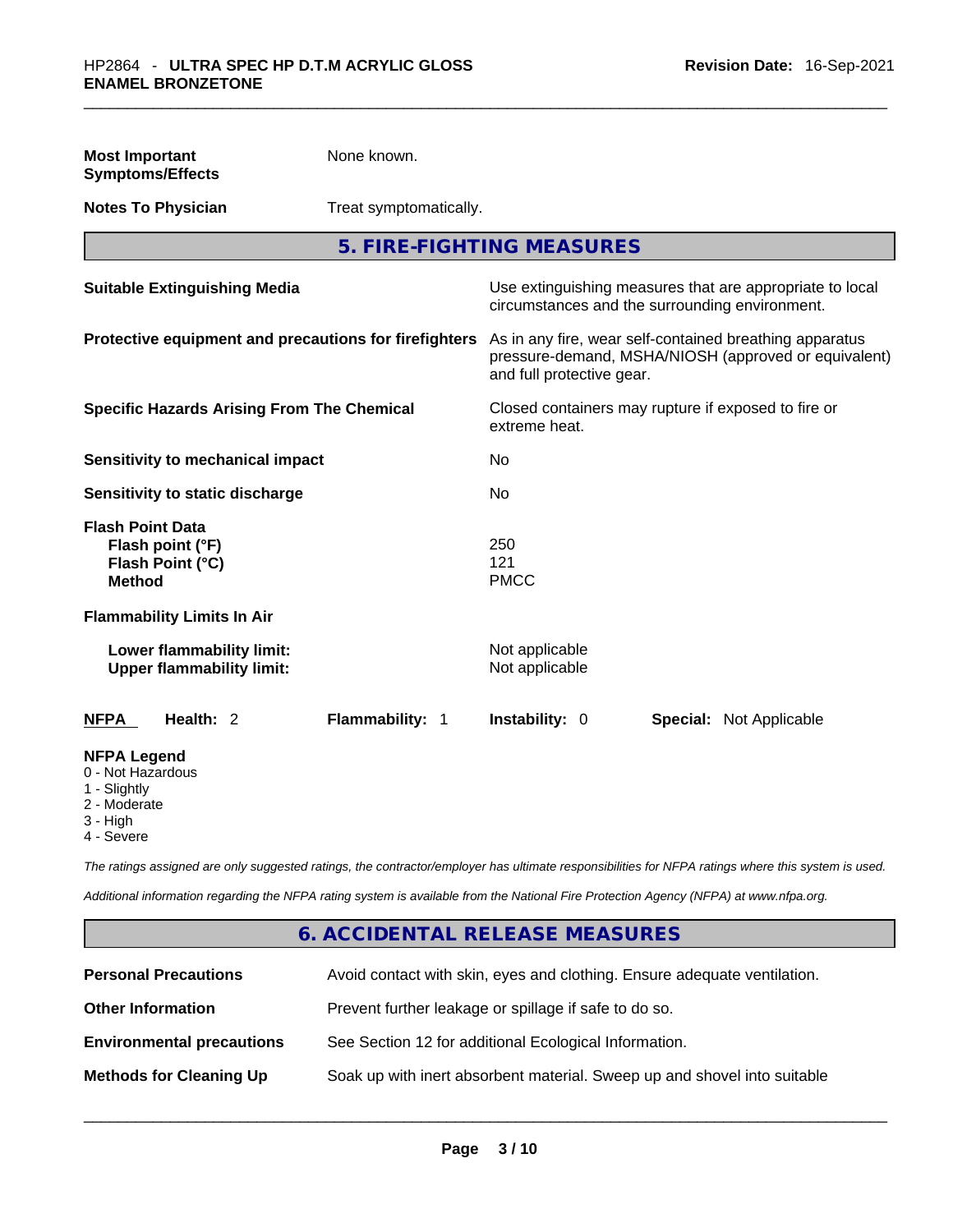containers for disposal.

|                               | 7. HANDLING AND STORAGE                                                                                                                                                          |
|-------------------------------|----------------------------------------------------------------------------------------------------------------------------------------------------------------------------------|
| <b>Handling</b>               | Avoid contact with skin, eyes and clothing. Avoid breathing vapors, spray mists or<br>sanding dust. In case of insufficient ventilation, wear suitable respiratory<br>equipment. |
| <b>Storage</b>                | Keep container tightly closed. Keep out of the reach of children.                                                                                                                |
| <b>Incompatible Materials</b> | No information available                                                                                                                                                         |
|                               |                                                                                                                                                                                  |

# **8. EXPOSURE CONTROLS/PERSONAL PROTECTION**

#### **Exposure Limits**

| <b>Chemical name</b> | <b>ACGIH TLV</b>                              | <b>OSHA PEL</b>                  |
|----------------------|-----------------------------------------------|----------------------------------|
| Titanium dioxide     | TWA: $10 \text{ mg/m}^3$                      | 15 mg/m $3$ - TWA                |
| Iron oxide           | TWA: 5 $mg/m3$ respirable particulate         | 10 mg/m $3$ - TWA                |
|                      | matter                                        | 15 mg/m <sup>3</sup> - TWA Rouge |
|                      |                                               | 5 mg/m <sup>3</sup> - TWA Rouge  |
| Carbon black         | TWA: $3 \text{ mg/m}^3$ inhalable particulate | 3.5 mg/m <sup>3</sup> - TWA      |
|                      | matter                                        |                                  |

#### **Legend**

ACGIH - American Conference of Governmental Industrial Hygienists Exposure Limits OSHA - Occupational Safety & Health Administration Exposure Limits N/E - Not Established

**Engineering Measures** Ensure adequate ventilation, especially in confined areas.

#### **Personal Protective Equipment**

| <b>Eye/Face Protection</b>    | Safety glasses with side-shields.                                                                                                                                                                                                                                                                                            |
|-------------------------------|------------------------------------------------------------------------------------------------------------------------------------------------------------------------------------------------------------------------------------------------------------------------------------------------------------------------------|
| <b>Skin Protection</b>        | Protective gloves and impervious clothing.                                                                                                                                                                                                                                                                                   |
| <b>Respiratory Protection</b> | In operations where exposure limits are exceeded, use a NIOSH approved<br>respirator that has been selected by a technically qualified person for the specific<br>work conditions. When spraying the product or applying in confined areas, wear a<br>NIOSH approved respirator specified for paint spray or organic vapors. |
| <b>Hygiene Measures</b>       | Avoid contact with skin, eyes and clothing. Remove and wash contaminated                                                                                                                                                                                                                                                     |

### **9. PHYSICAL AND CHEMICAL PROPERTIES**

clothing before re-use. Wash thoroughly after handling.

**Appearance and intervalse and intervalse in the set of the set of the set of the set of the set of the set of the set of the set of the set of the set of the set of the set of the set of the set of the set of the set of t Density (lbs/gal)** 9.25 - 9.35 **Specific Gravity** 1.11 - 1.13

**Odor** little or no odor **Odor Threshold No information available No information available pH bH 1 Viscosity (cps)** No information available **Solubility(ies)** No information available \_\_\_\_\_\_\_\_\_\_\_\_\_\_\_\_\_\_\_\_\_\_\_\_\_\_\_\_\_\_\_\_\_\_\_\_\_\_\_\_\_\_\_\_\_\_\_\_\_\_\_\_\_\_\_\_\_\_\_\_\_\_\_\_\_\_\_\_\_\_\_\_\_\_\_\_\_\_\_\_\_\_\_\_\_\_\_\_\_\_\_\_\_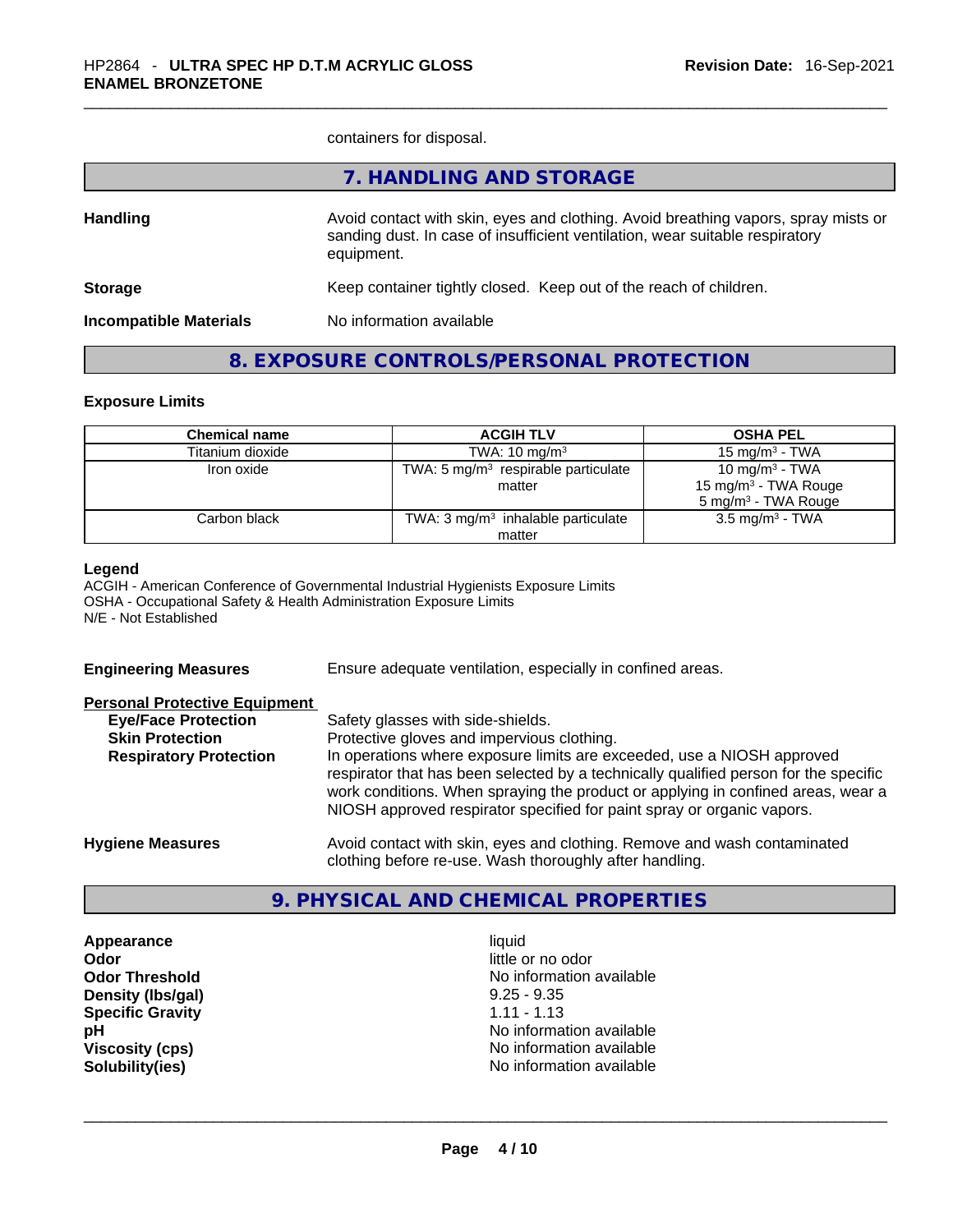**Water solubility Water solubility No information available Evaporation Rate Note 2008 No information available Note 2008 No information available Vapor pressure**  No information available **Vapor pressure No information available Vapor density No information available No information available Wt. % Solids** 40 - 50 **Vol. % Solids** 30 - 40 **Wt. % Volatiles** 50 - 60 **Vol. % Volatiles** 60 - 70 **VOC Regulatory Limit (g/L)** < 150 **Boiling Point (°F)** 212 **Boiling Point (°C)** 100 **Freezing point (°F)** 32 **Freezing Point (°C)** 0 **Flash point (°F)** 250 **Flash Point (°C)** 121 **Method** PMCC **Flammability (solid, gas)** Not applicable **Upper flammability limit:** Not applicable **Lower flammability limit:** Not applicable **Autoignition Temperature (°F)** No information available **Autoignition Temperature (°C)** No information available **Decomposition Temperature (°F)** No information available **Decomposition Temperature (°C)** No information available **Partition coefficient** No information available

# **10. STABILITY AND REACTIVITY**

| <b>Reactivity</b>                         | Not Applicable                           |
|-------------------------------------------|------------------------------------------|
| <b>Chemical Stability</b>                 | Stable under normal conditions.          |
| <b>Conditions to avoid</b>                | Prevent from freezing.                   |
| <b>Incompatible Materials</b>             | No materials to be especially mentioned. |
| <b>Hazardous Decomposition Products</b>   | None under normal use.                   |
| <b>Possibility of hazardous reactions</b> | None under normal conditions of use.     |

# **11. TOXICOLOGICAL INFORMATION**

### **Product Information**

# **Information on likely routes of exposure**

**Principal Routes of Exposure** Eye contact, skin contact and inhalation.

**Acute Toxicity** 

# **Product Information** No information available \_\_\_\_\_\_\_\_\_\_\_\_\_\_\_\_\_\_\_\_\_\_\_\_\_\_\_\_\_\_\_\_\_\_\_\_\_\_\_\_\_\_\_\_\_\_\_\_\_\_\_\_\_\_\_\_\_\_\_\_\_\_\_\_\_\_\_\_\_\_\_\_\_\_\_\_\_\_\_\_\_\_\_\_\_\_\_\_\_\_\_\_\_ **Symptoms related** to the physical, chemical and toxicological characteristics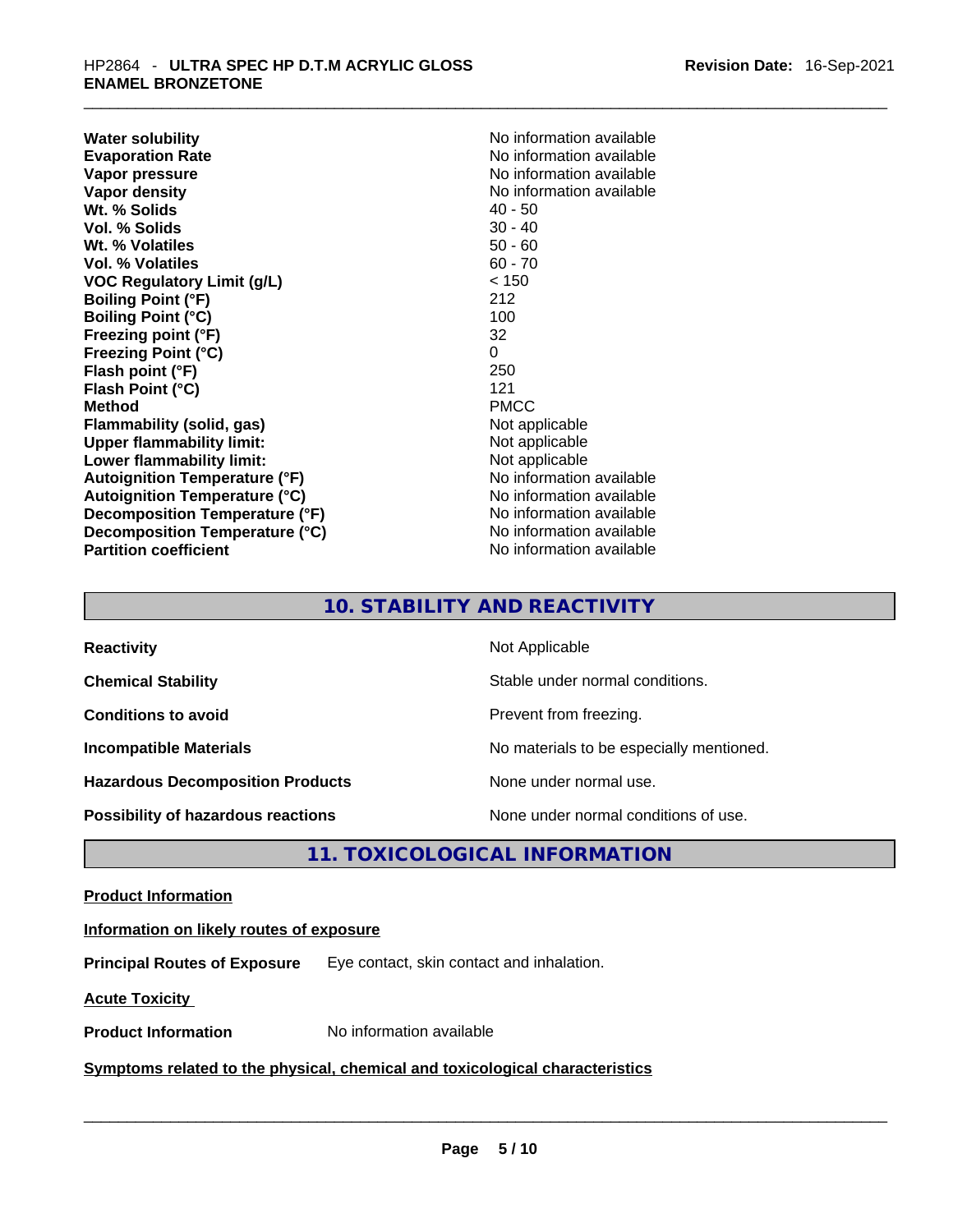| Symptoms |
|----------|
|----------|

**Symptoms** No information available

#### **Delayed and immediate effects as well as chronic effects from short and long-term exposure**

| Eye contact                     | May cause slight irritation.                                                      |
|---------------------------------|-----------------------------------------------------------------------------------|
| <b>Skin contact</b>             | Substance may cause slight skin irritation. Prolonged or repeated contact may dry |
|                                 | skin and cause irritation.                                                        |
| <b>Inhalation</b>               | May cause irritation of respiratory tract.                                        |
| Ingestion                       | Ingestion may cause gastrointestinal irritation, nausea, vomiting and diarrhea.   |
| <b>Sensitization</b>            | No information available                                                          |
| <b>Neurological Effects</b>     | No information available.                                                         |
| <b>Mutagenic Effects</b>        | No information available.                                                         |
| <b>Reproductive Effects</b>     | Possible risk of impaired fertility. Possible risk of harm to the unborn child.   |
| <b>Developmental Effects</b>    | No information available.                                                         |
| <b>Target organ effects</b>     | No information available.                                                         |
| <b>STOT - single exposure</b>   | No information available.                                                         |
| <b>STOT - repeated exposure</b> | No information available.                                                         |
| Other adverse effects           | No information available.                                                         |
| <b>Aspiration Hazard</b>        | No information available                                                          |
|                                 |                                                                                   |

#### **Numerical measures of toxicity**

#### **The following values are calculated based on chapter 3.1 of the GHS document**

| ATEmix (oral)                        | 58953 mg/kg |
|--------------------------------------|-------------|
| <b>ATEmix (inhalation-dust/mist)</b> | 500.8 mg/L  |

#### **Component Information**

| Chemical name                                                 | Oral LD50             | Dermal LD50         | Inhalation LC50        |
|---------------------------------------------------------------|-----------------------|---------------------|------------------------|
| 2,2,4-trimethyl-1,3-pentanediol<br>diisobutyrate<br>6846-50-0 | > 3200 mg/kg (Rat)    |                     | $> 5.3$ mg/L (Rat) 6 h |
| Titanium dioxide<br>13463-67-7                                | $> 10000$ mg/kg (Rat) |                     | -                      |
| Iron oxide<br>1309-37-1                                       | $> 10000$ mg/kg (Rat) |                     | $\sim$                 |
| Carbon black<br>1333-86-4                                     | $> 15400$ mg/kg (Rat) | $>$ 3 g/kg (Rabbit) | -                      |

#### **Chronic Toxicity**

#### **Carcinogenicity**

*The information below indicates whether each agency has listed any ingredient as a carcinogen:.* 

| <b>Chemical name</b> | <b>IARC</b>         | <b>NTP</b> | <b>OSHA</b> |
|----------------------|---------------------|------------|-------------|
|                      | 2B - Possible Human |            | Listed      |
| Titanium dioxide     | Carcinogen          |            |             |
|                      | 2B - Possible Human |            | Listed      |
| l Carbon black       | Carcinogen          |            |             |

• Although IARC has classified titanium dioxide as possibly carcinogenic to humans (2B), their summary concludes: "No significant exposure to titanium dioxide is thought to occur during the use of products in which titanium dioxide is<br>bound to other materials, such as paint." bound to other materials, such as paint." \_\_\_\_\_\_\_\_\_\_\_\_\_\_\_\_\_\_\_\_\_\_\_\_\_\_\_\_\_\_\_\_\_\_\_\_\_\_\_\_\_\_\_\_\_\_\_\_\_\_\_\_\_\_\_\_\_\_\_\_\_\_\_\_\_\_\_\_\_\_\_\_\_\_\_\_\_\_\_\_\_\_\_\_\_\_\_\_\_\_\_\_\_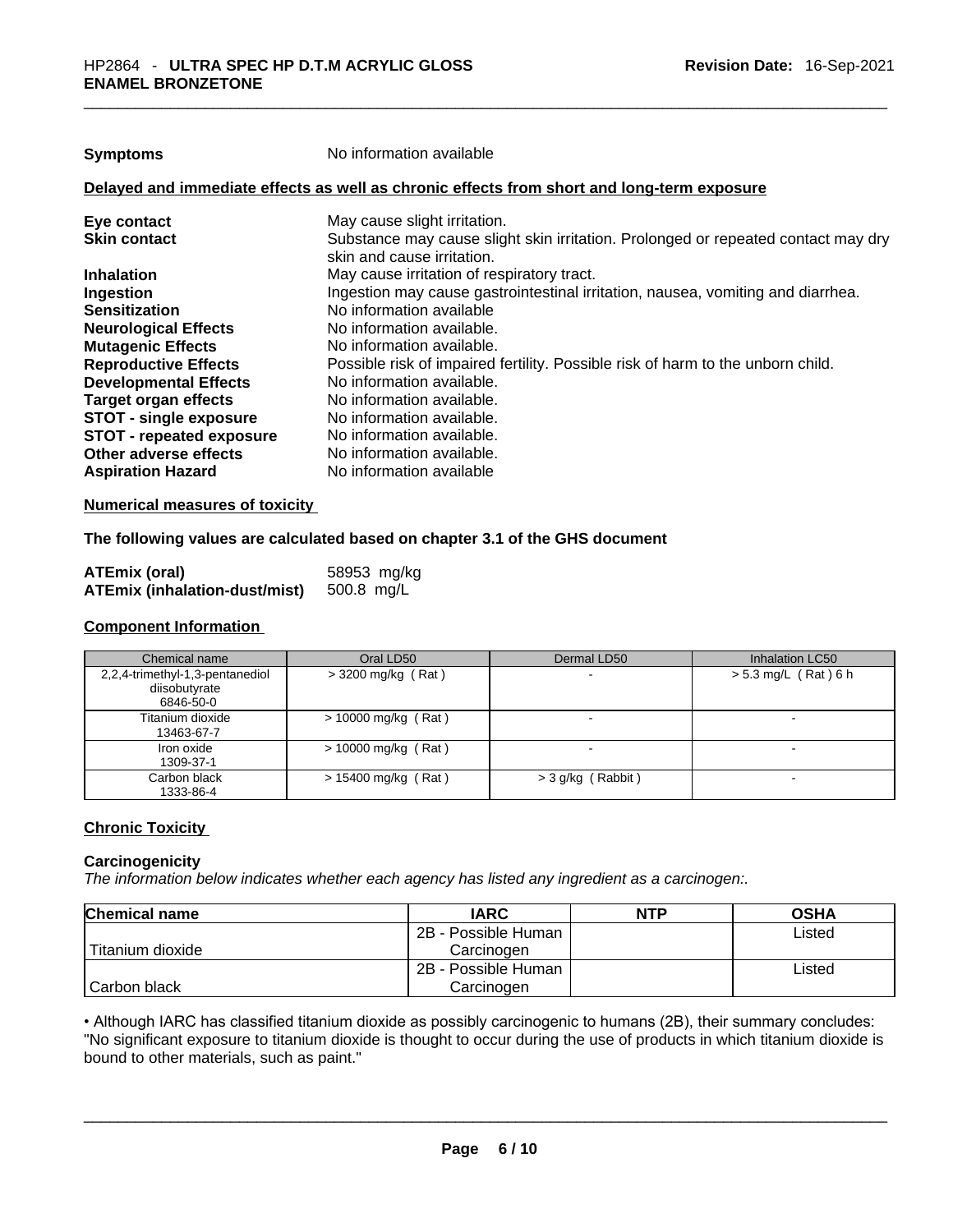#### **Legend**

IARC - International Agency for Research on Cancer NTP - National Toxicity Program OSHA - Occupational Safety & Health Administration

**12. ECOLOGICAL INFORMATION** 

### **Ecotoxicity Effects**

The environmental impact of this product has not been fully investigated.

#### **Product Information**

#### **Acute Toxicity to Fish**

No information available

#### **Acute Toxicity to Aquatic Invertebrates**

No information available

#### **Acute Toxicity to Aquatic Plants**

No information available

#### **Persistence / Degradability**

No information available.

#### **Bioaccumulation**

No information available.

#### **Mobility in Environmental Media**

No information available.

#### **Ozone**

No information available

#### **Component Information**

#### **Acute Toxicity to Fish**

Titanium dioxide  $LC50:$  > 1000 mg/L (Fathead Minnow - 96 hr.)

#### **Acute Toxicity to Aquatic Invertebrates**

No information available

#### **Acute Toxicity to Aquatic Plants**

No information available

# **13. DISPOSAL CONSIDERATIONS**

**Waste Disposal Method** Dispose of in accordance with federal, state, and local regulations. Local requirements may vary, consult your sanitation department or state-designated environmental protection agency for more disposal options.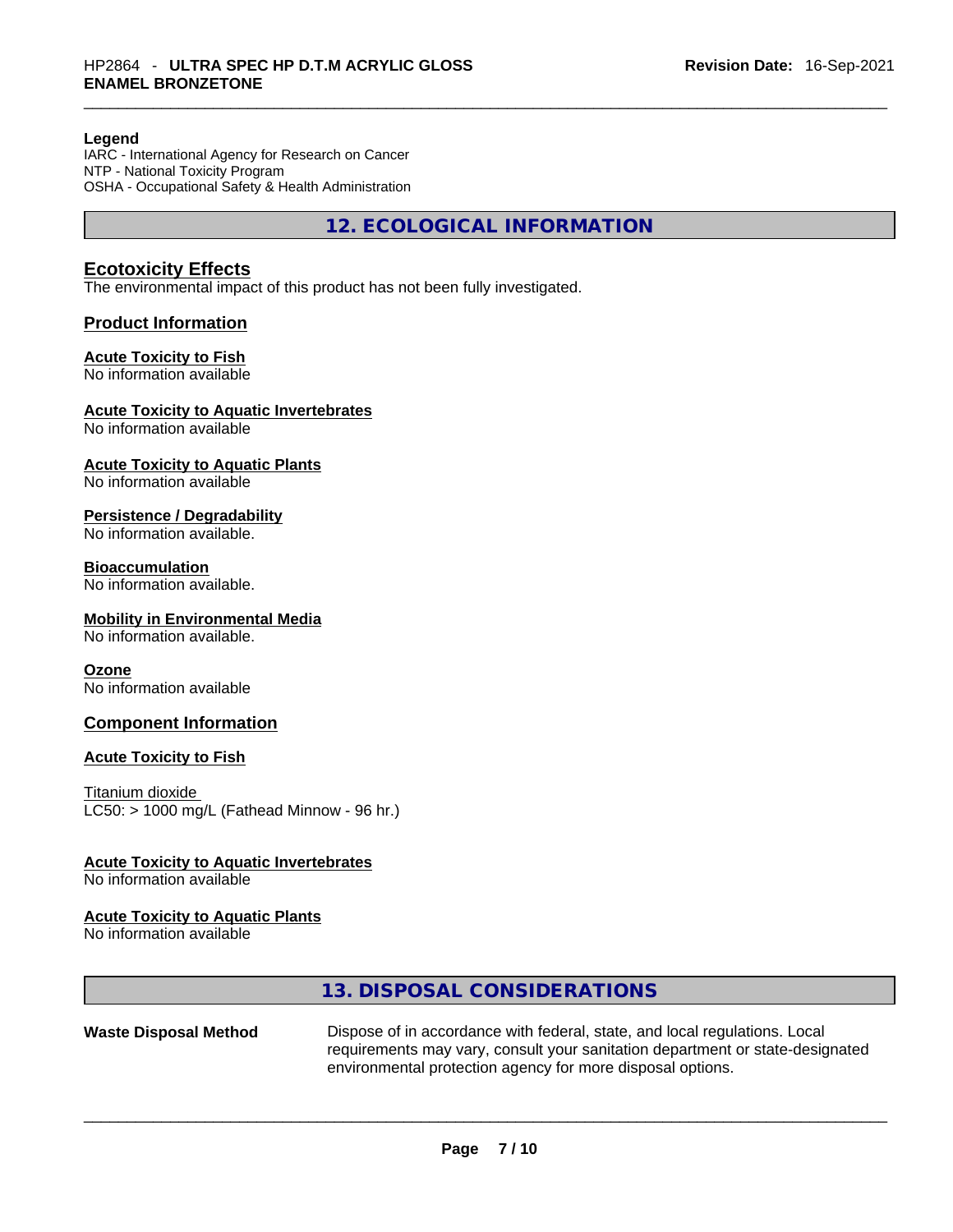|                                                  | 14. TRANSPORT INFORMATION                                                                |  |
|--------------------------------------------------|------------------------------------------------------------------------------------------|--|
| <b>DOT</b>                                       | Not regulated                                                                            |  |
| <b>ICAO / IATA</b>                               | Not regulated                                                                            |  |
| <b>IMDG / IMO</b>                                | Not regulated                                                                            |  |
|                                                  | <b>15. REGULATORY INFORMATION</b>                                                        |  |
| <b>International Inventories</b>                 |                                                                                          |  |
| <b>TSCA: United States</b><br><b>DSL: Canada</b> | Yes - All components are listed or exempt.<br>Yes - All components are listed or exempt. |  |

# **Federal Regulations**

| SARA 311/312 hazardous categorization |     |  |
|---------------------------------------|-----|--|
| Acute health hazard                   | Nο  |  |
| Chronic Health Hazard                 | Yes |  |
| Fire hazard                           | No  |  |
| Sudden release of pressure hazard     | No  |  |
| Reactive Hazard                       | No  |  |
|                                       |     |  |

#### **SARA 313**

Section 313 of Title III of the Superfund Amendments and Reauthorization Act of 1986 (SARA). This product contains a chemical or chemicals which are subject to the reporting requirements of the Act and Title 40 of the Code of Federal Regulations, Part 372:

*None*

**Clean Air Act,Section 112 Hazardous Air Pollutants (HAPs) (see 40 CFR 61)**

This product contains the following HAPs:

*None*

### **US State Regulations**

#### **California Proposition 65**

**WARNING:** This product can expose you to chemicals including Titanium dioxide, which are known to the State of California to cause cancer, and Toluene which are known to the State of California to cause birth defects or other reproductive harm. For more information go to www.P65Warnings.ca.gov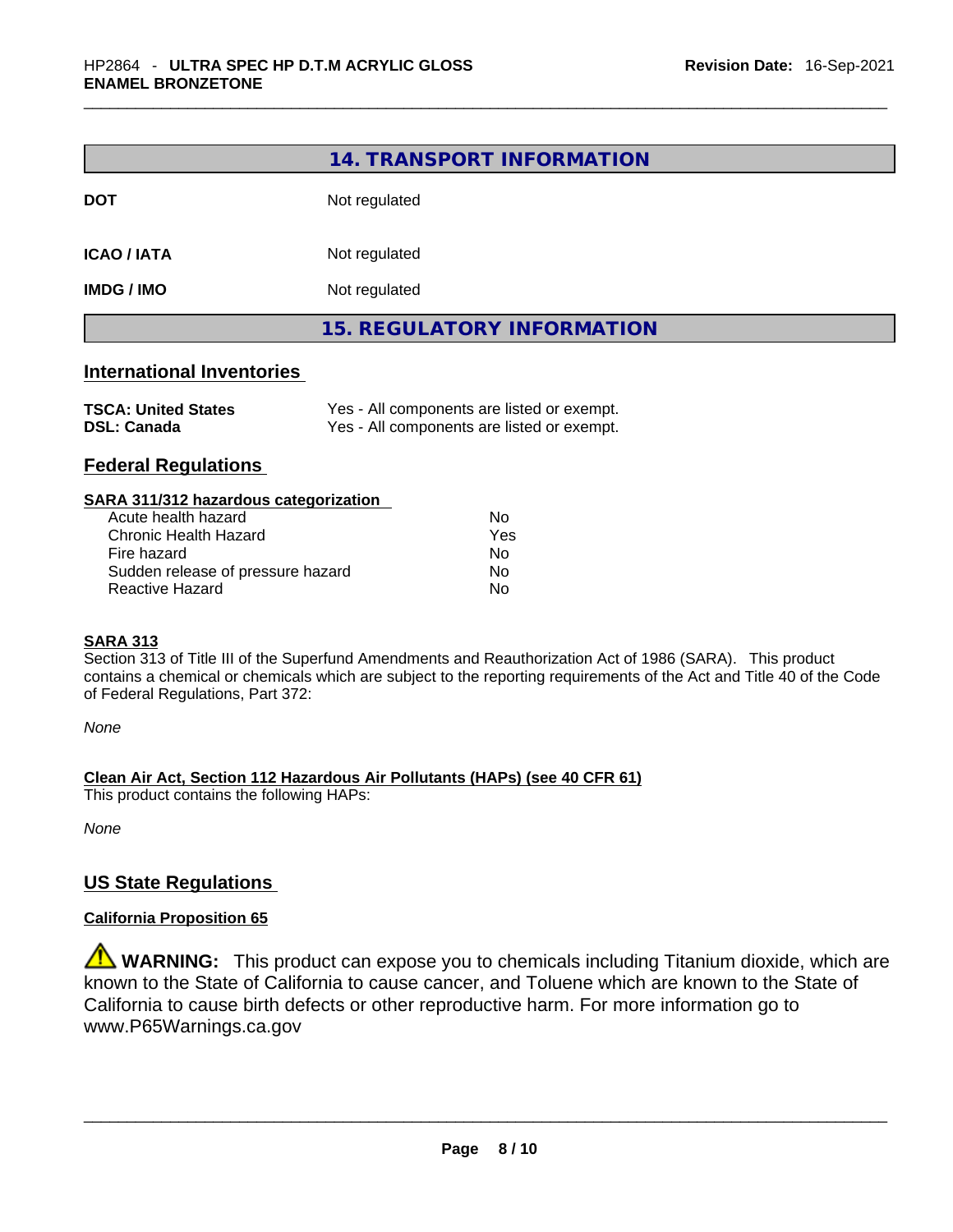#### **State Right-to-Know**

| Chemical name    | <b>Massachusetts</b> | <b>New Jersey</b> | <b>Pennsylvania</b> |
|------------------|----------------------|-------------------|---------------------|
| Titanium dioxide |                      |                   |                     |
| Iron oxide       |                      |                   |                     |
| Carbon black     |                      |                   |                     |

#### **Legend**

X - Listed

# **16. OTHER INFORMATION**

**HMIS** - **Health:** 2\* **Flammability:** 1 **Reactivity:** 0 **PPE:** -

### **HMIS Legend**

- 0 Minimal Hazard
- 1 Slight Hazard
- 2 Moderate Hazard
- 3 Serious Hazard
- 4 Severe Hazard
- \* Chronic Hazard
- X Consult your supervisor or S.O.P. for "Special" handling instructions.

Note: The PPE rating has intentionally been left blank. Choose appropriate PPE that will protect employees from the hazards the material will *present under the actual normal conditions of use.* 

*Caution: HMISÒ ratings are based on a 0-4 rating scale, with 0 representing minimal hazards or risks, and 4 representing significant hazards or risks. Although HMISÒ ratings are not required on MSDSs under 29 CFR 1910.1200, the preparer, has chosen to provide them. HMISÒ ratings are to be used only in conjunction with a fully implemented HMISÒ program by workers who have received appropriate HMISÒ training. HMISÒ is a registered trade and service mark of the NPCA. HMISÒ materials may be purchased exclusively from J. J. Keller (800) 327-6868.* 

 **WARNING!** If you scrape, sand, or remove old paint, you may release lead dust. LEAD IS TOXIC. EXPOSURE TO LEAD DUST CAN CAUSE SERIOUS ILLNESS, SUCH AS BRAIN DAMAGE, ESPECIALLY IN CHILDREN. PREGNANT WOMEN SHOULD ALSO AVOID EXPOSURE.Wear a NIOSH approved respirator to control lead exposure. Clean up carefully with a HEPA vacuum and a wet mop. Before you start, find out how to protect yourself and your family by contacting the National Lead Information Hotline at 1-800-424-LEAD or log on to www.epa.gov/lead.

| <b>Prepared By</b>      | <b>Product Stewardship Department</b><br>Benjamin Moore & Co.<br>101 Paragon Drive<br>Montvale, NJ 07645<br>800-225-5554 |
|-------------------------|--------------------------------------------------------------------------------------------------------------------------|
| <b>Revision Date:</b>   | 16-Sep-2021                                                                                                              |
| <b>Revision Summary</b> | Not available                                                                                                            |

#### Disclaimer

The information contained herein is presented in good faith and believed to be accurate as of the effective date shown above. This information is furnished without warranty of any kind. Employers should use this information only as a **supplement to other information gathered by them and must make independent determination of suitability and** completeness of information from all sources to assure proper use of these materials and the safety and health of employees. Any use of this data and information must be determined by the user to be in accordance with applicable